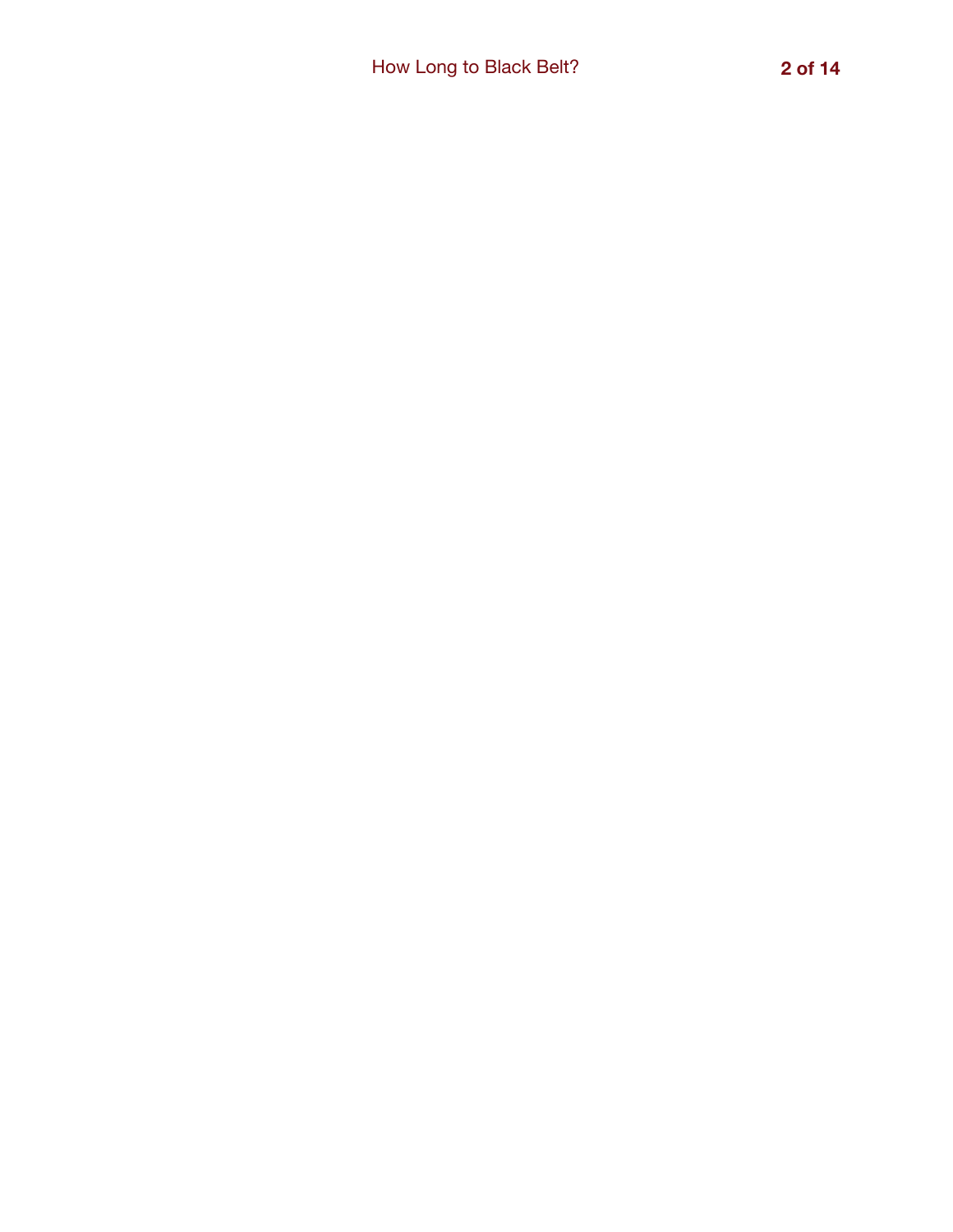### How Long?

A question I often hear from new students is, "how long will it take me to be a black belt?". That question is understandable because of how the "black belt" has been portrayed in the media and played up in urban legends for decades. Black belts can do amazing things with their hands and feet. They're almost invincible. Right?

That's what many of us thought in the early 1960s when we were working up a good sweat and our bodies ached with the pains of strenuous practice in the dojo. We watched as Black Belts moved powerfully and quickly through their kata and randori. We wanted to be Black Belts.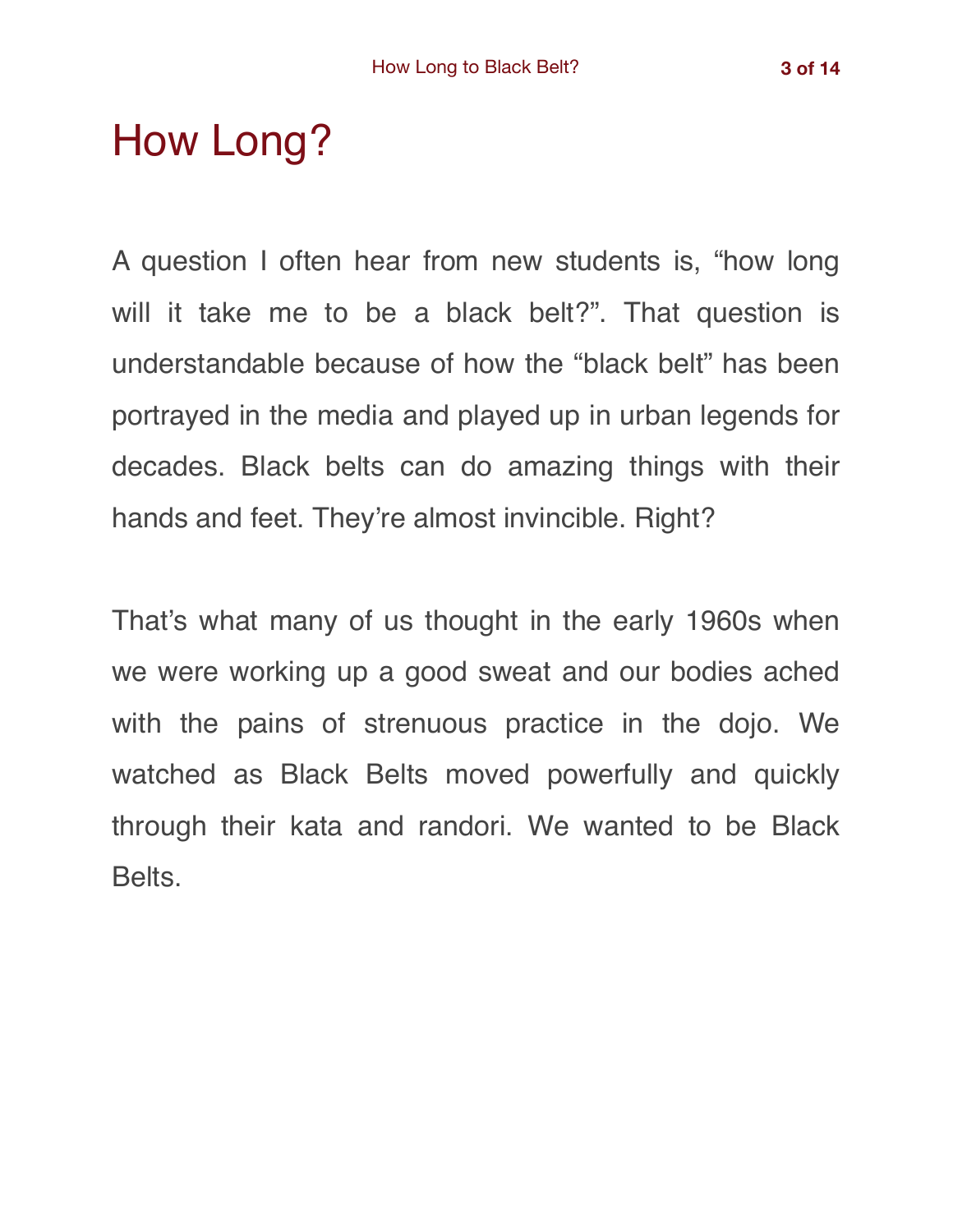A wise teacher once said that when you reach the rank of Black Belt, you are ready to learn. What he meant by that was after several years of learning the basics, a Black Belt student could build on that foundation to develop special skills in martial arts. If a student learns the basics well, they are prepared for the rigors of training at a higher level.

Interestingly, many martial arts styles have 10 colored belts (10th – 1st Kyu or Gup) and 10 degrees of Black Belt (1st – 10th Dan). Even though it would appear that a Shodan (1st Degree Black Belt) was halfway through their training in the art, that is not true.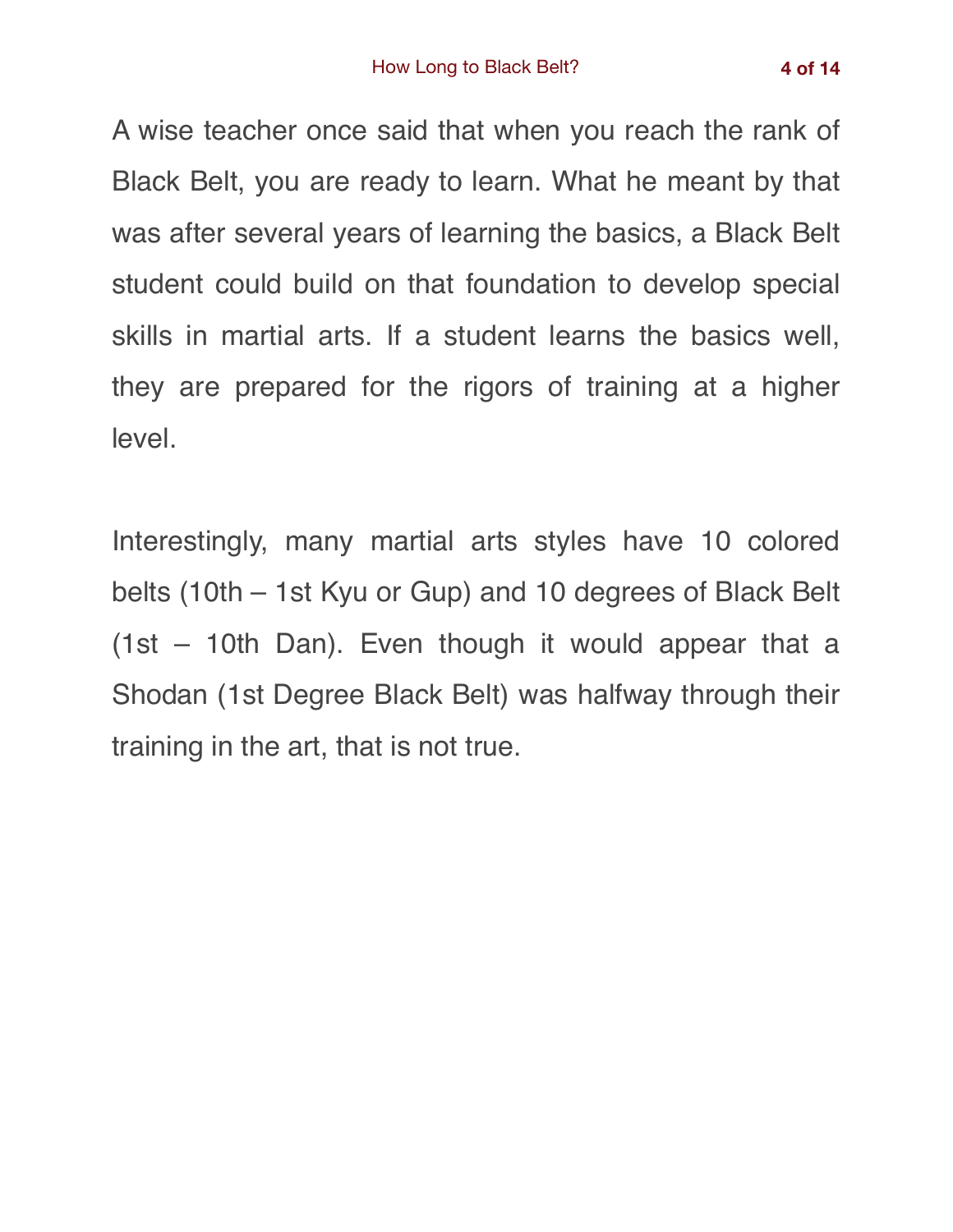Here's an example of how long you might spend earning the first eight degrees of Black Belt (9th – 10th degrees are often honorary ranks):

- 1st Degree 3-4 years
- 2nd Degree 3-5 years
- 3rd Degree 4-6 years
- 4th Degree 5-7 years
- 5th Degree 6-8 years
- 6th Degree 7-9 years
- 7th Degree 8-10 years
- 8th Degree 9-12 years

Using the above example, you can see that while a student might be able to earn a 1st Dan (1st Degree Black Belt) in 3-4 years, they might spend another 25-40 years mastering the art and another 25-35 years reaching the top rank of their system. If someone became a 1st Dan at the age of 15, they might be 45 before becoming a 6th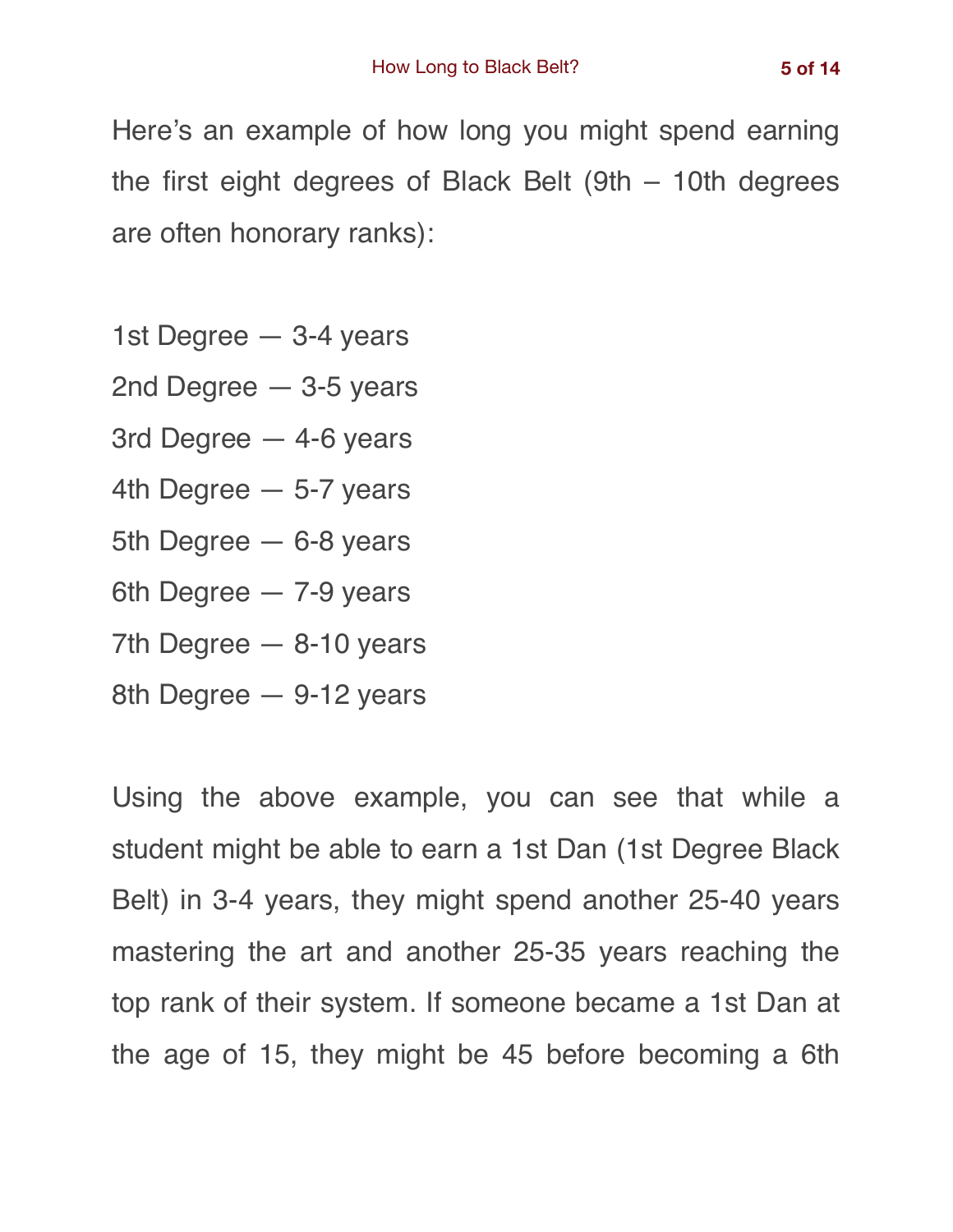Dan and 80 before becoming a 10th Dan, and that's with continual, unbroken involvement with the same martial arts system.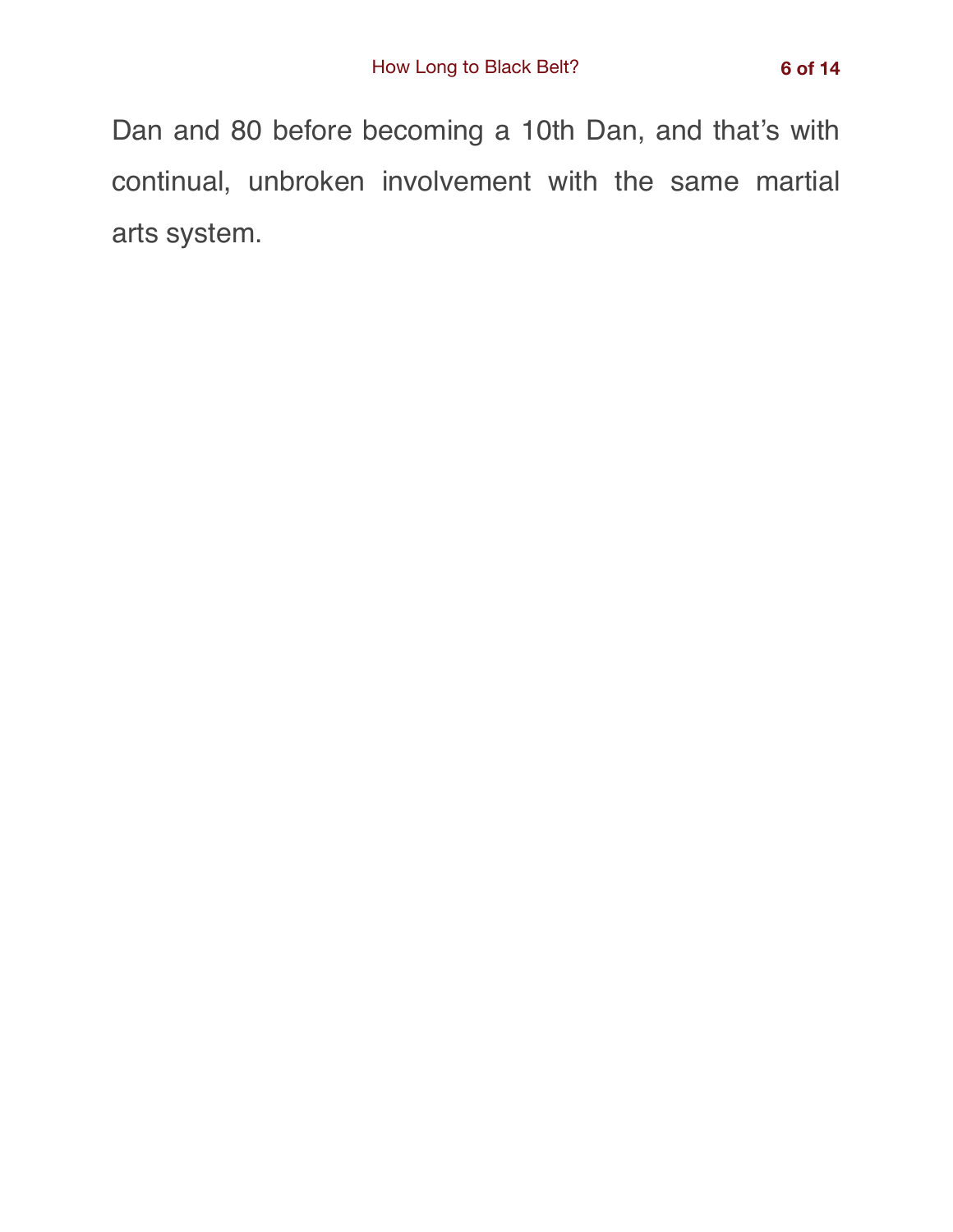## **Be Strong In The Lord**

The same is true in learning how to be "strong in the Lord." It takes years to learn the fundamentals, but it may take decades to develop top strength as a spiritual warrior. Here are some insights into how we train to be "strong" in the Lord.

Let's begin this week with learning the fundamentals. We will be limited in our strength in the Lord if we do not develop these basics.

*"… put off, concerning your former conduct, the old man which grows corrupt according to the deceitful lusts, and be renewed in the spirit of your mind, and that you put on the new man which which was created according to God, in true righteousness and holiness." Ephesians 4:22-24*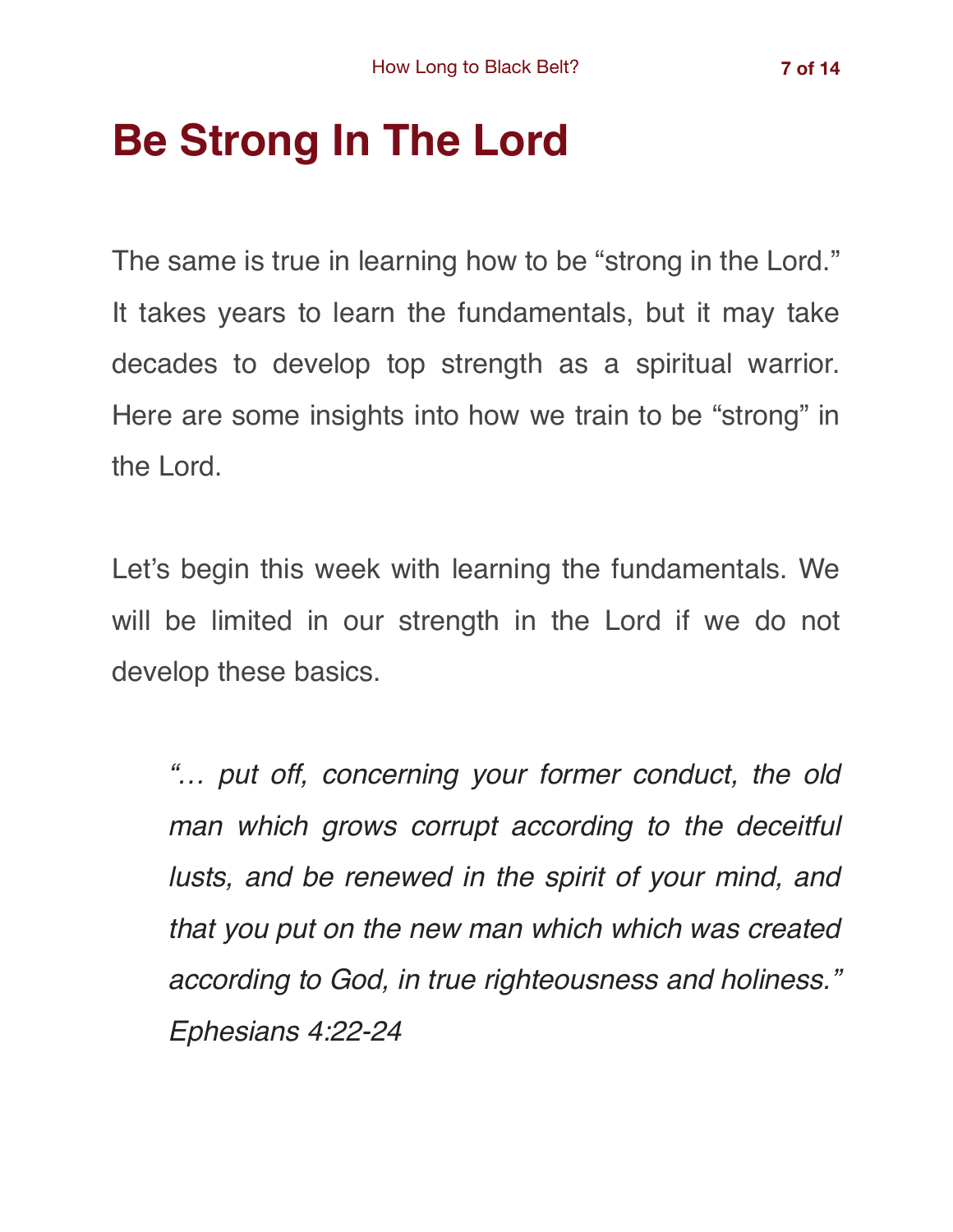*"Therefore, putting away lying, 'Let each one of you speak truth with his neighbor,' for we are members of one another. 'Be angry, and do not sin": do not let the sun go down on your wrath, nor give place to the devil. Let him who stole steal no longer, but rather let him labor, working with his hands what is good, that he may have something to give him who has need. Let no corrupt word proceed out of your mouth, but what is good for necessary edification, that it may impart grace to the hearers. And do not grieve the Holy Spirit of God, by whom you were sealed for the day of redemption. Let all bitterness, wrath, anger, clamor, and evil speaking be put away from you, with all malice. And be kind to one another, tenderhearted, forgiving one another, even as God in Christ forgave you." Ephesians 4:25-32*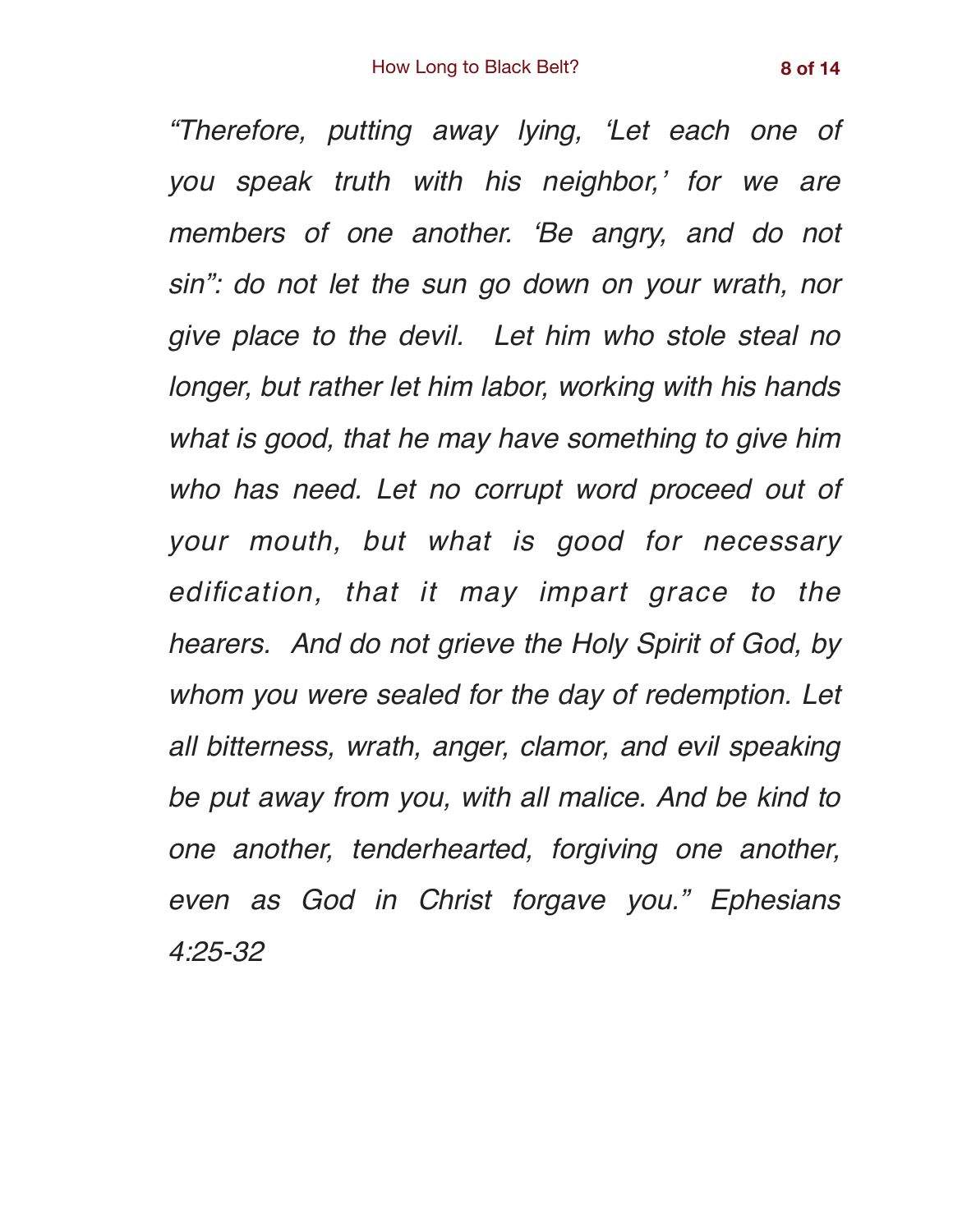*"Therefore be imitators of God as dear children. And walk in love, as Christ also has loved us and given Himself for us, an offering and a sacrifice to God for a sweet-smelling aroma. But fornication and all uncleanness or covetousness, let it not even be named among you, as is fitting for saints; neither filthiness, nor foolish talking, nor coarse jesting, which are not fitting, but rather giving of thanks. For this you know, that no fornicator, unclean person, nor covetous man, who is an idolater, has any inheritance in the kingdom of Christ and God. Let no one deceive you with empty words, for because of these things the*  wrath of God comes upon the sons of *disobedience. Therefore do not be partakers with them." Ephesians 5:1-7*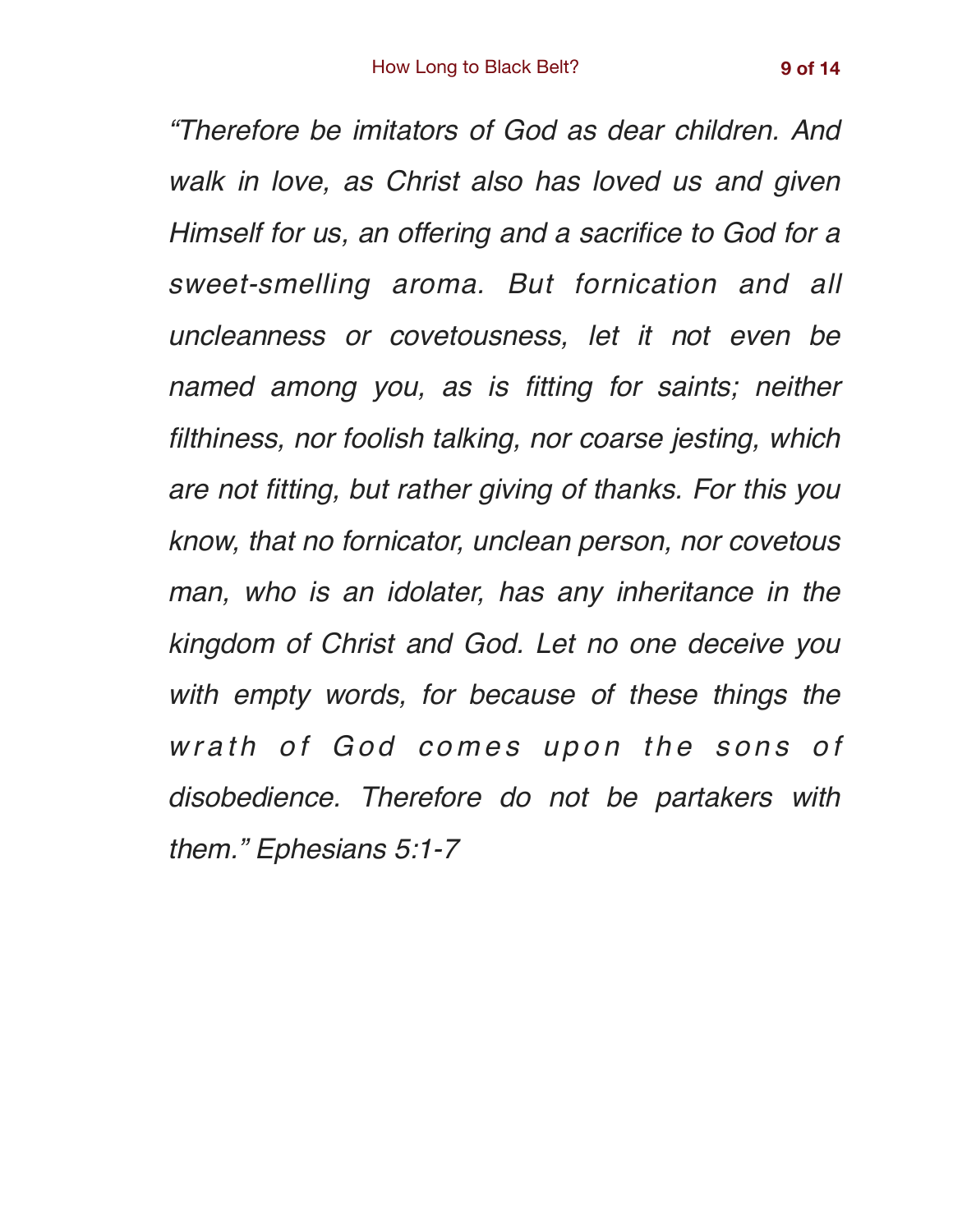*"For you were once darkness, but now you are light in the Lord. Walk as children of light (for the fruit of the Spirit is in all goodness, righteousness, and truth), finding out what is acceptable to the Lord. And have no fellowship with the unfruitful works of darkness, but rather expose them. For it is shameful even to speak of those things which are done by them in secret. But all things that are exposed are made manifest by the light, for whatever makes manifest is light." Ephesians 5:8-13*

*"See then that you walk circumspectly, not as fools but as wise, redeeming the time, because the days are evil. Therefore do not be unwise, but understand what the will of the Lord is. And do not be drunk with wine, in which is dissipation; but be filled with the Spirit, speaking to one another in psalms and hymns and spiritual songs, singing and making melody in your heart to the Lord,giving thanks always for all*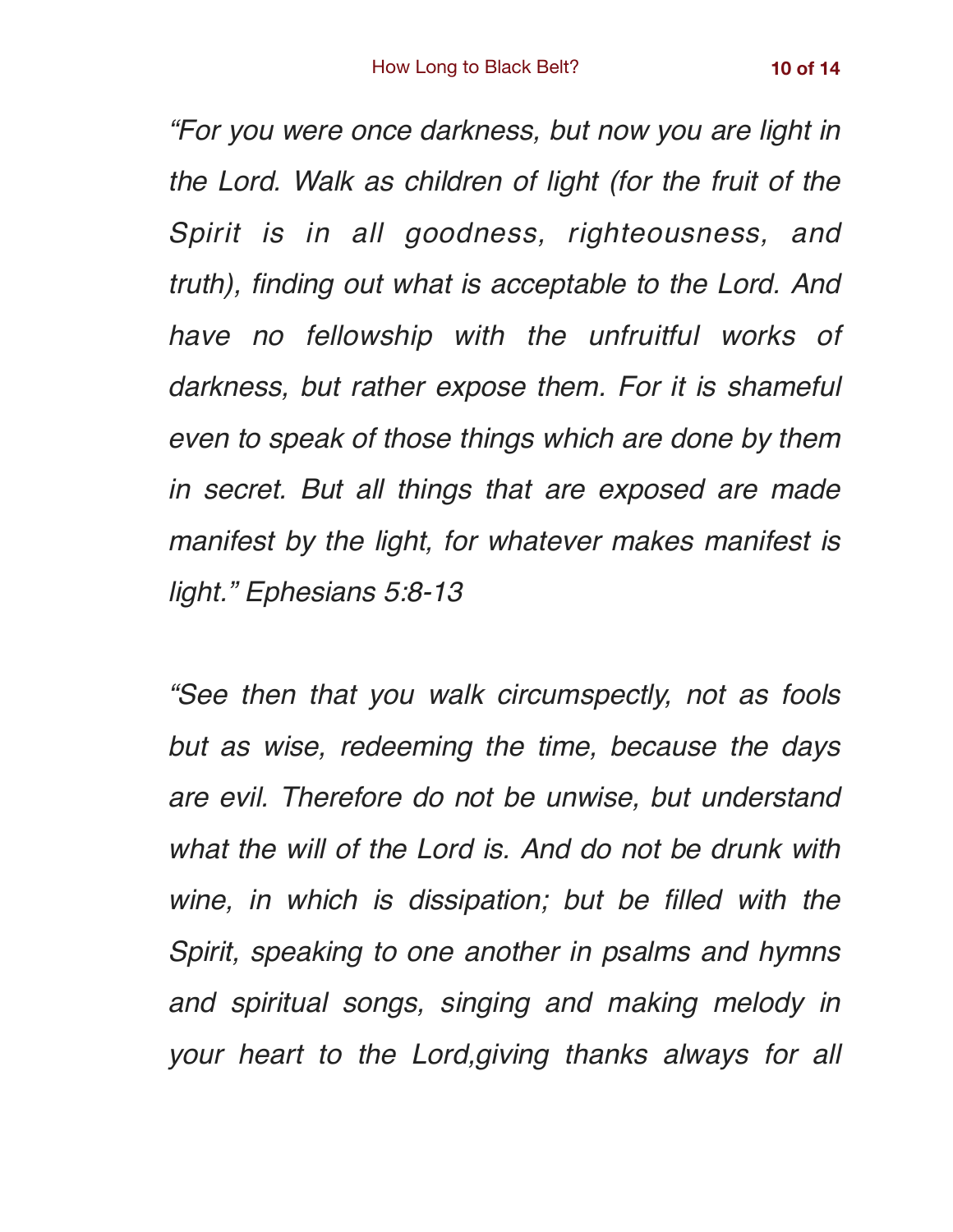*things to God the Father in the name of our Lord Jesus Christ, submitting to one another in the fear of God." Ephesians 5:14-21*

These basic, fundamental, foundational steps for building spiritual strength are vital for eventually reaching the high goal that God has for our lives:

*"… that we should no longer be children, tossed to and fro and carried about with every wind of doctrine, by the trickery of men, in the cunning craftiness of deceitful plotting, but, speaking the truth in love, may grow up in all things into Him who is the head—Christ —from whom the whole body, joined and knit together by what every joint supplies, according to the effective working by which every part does its share, causes growth of the body for the edifying of itself in love." Ephesians 4:14-16*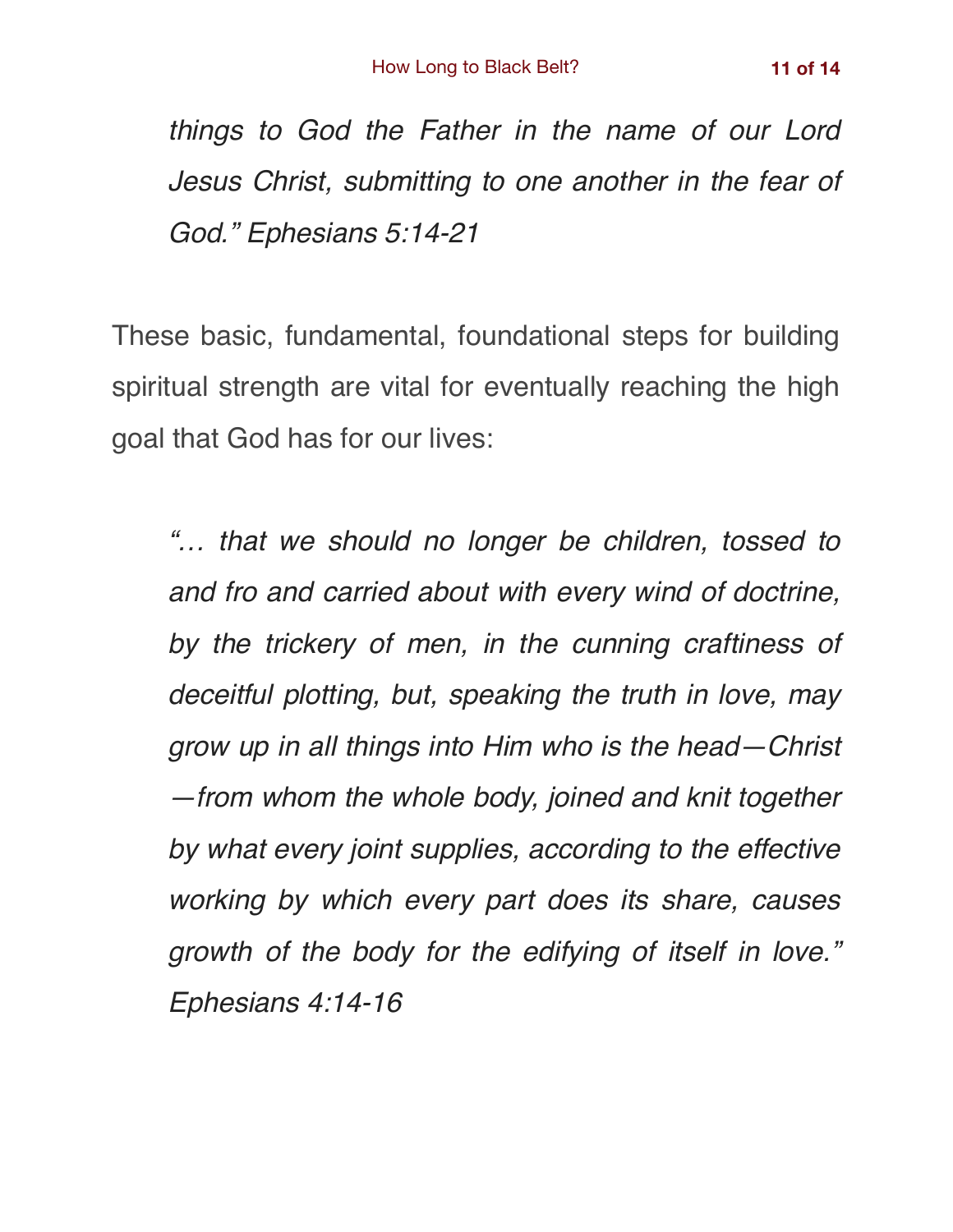The idea of being "tossed to and fro and carried about" is lacking a strong stance and the ability to withstand spiritual attacks that comes with it. To be "strong in the Lord" means that we are able to "stand against the wiles of the devil" (Ephesians 6:11). The "wiles" of the devil are those things that trick and trip us up and move us from a position of strength that a strong stance can give us.

What do you want to be in martial arts after 3-4 years? A true "Black Belt?" or someone who has been at a "white belt" level every year for 4 years? Many Christians are still children years after trusting in Jesus Christ for salvation. As Paul wrote the Corinthians, "I, brethren, could not speak to you as to spiritual people but as to carnal, as to babes in Christ. I fed you with milk and not with solid food; for until now you were not able to receive it, and even now you are still not able; for you are still carnal" (1 Corinthians 3:1-3).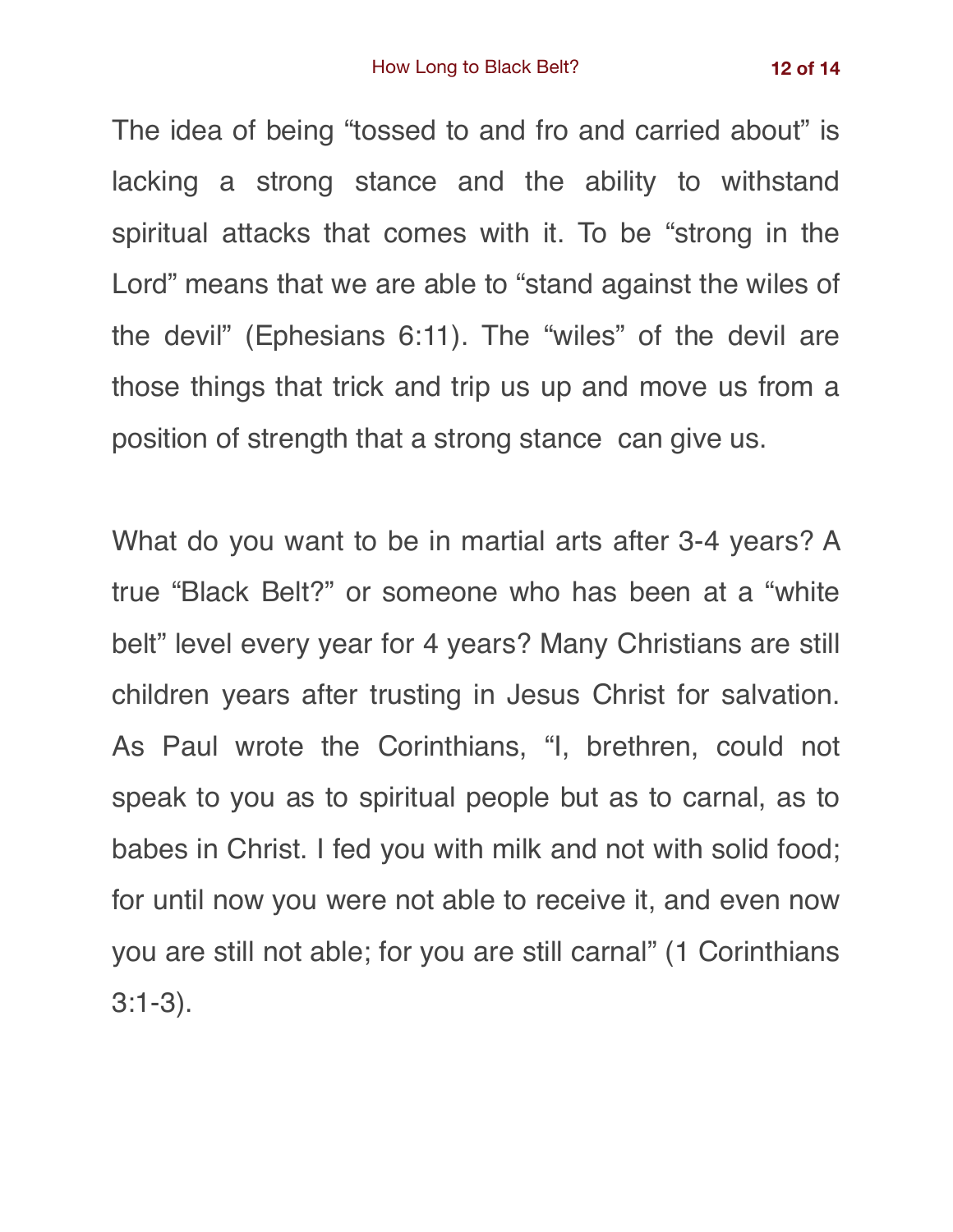My prayer for you and every member of Grace Martial Arts is that we will all be strong in the Lord, able to stand against the wiles of the devil, "no longer be children, tossed to and fro and carried about with every wind of doctrine, by the trickery of men, in the cunning craftiness of deceitful plotting, but, speaking the truth in love, may grow up in all things into Him who is the head—Christ."